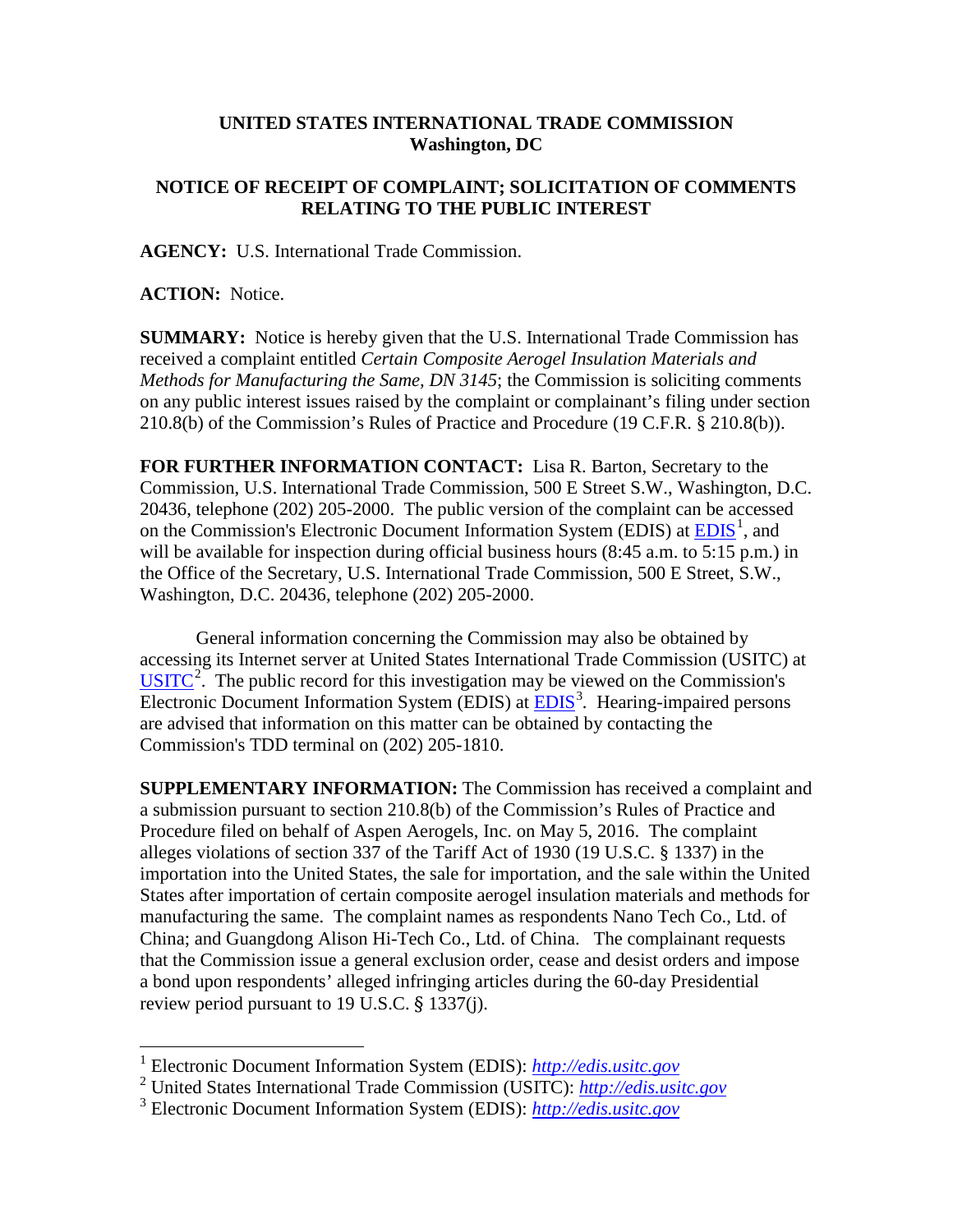Proposed respondents, other interested parties, and members of the public are invited to file comments, not to exceed five (5) pages in length, inclusive of attachments, on any public interest issues raised by the complaint or section 210.8(b) filing. Comments should address whether issuance of the relief specifically requested by the complainant in this investigation would affect the public health and welfare in the United States, competitive conditions in the United States economy, the production of like or directly competitive articles in the United States, or United States consumers.

In particular, the Commission is interested in comments that:

- (i) explain how the articles potentially subject to the requested remedial orders are used in the United States;
- (ii) identify any public health, safety, or welfare concerns in the United States relating to the requested remedial orders;
- (iii) identify like or directly competitive articles that complainant, its licensees, or third parties make in the United States which could replace the subject articles if they were to be excluded;
- (iv) indicate whether complainant, complainant's licensees, and/or third party suppliers have the capacity to replace the volume of articles potentially subject to the requested exclusion order and/or a cease and desist order within a commercially reasonable time; and
- (v) explain how the requested remedial orders would impact United States consumers.

Written submissions must be filed no later than by close of business, eight calendar days after the date of publication of this notice in the *Federal Register*. There will be further opportunities for comment on the public interest after the issuance of any final initial determination in this investigation.

Persons filing written submissions must file the original document electronically on or before the deadlines stated above and submit 8 true paper copies to the Office of the Secretary by noon the next day pursuant to section 210.4(f) of the Commission's Rules of Practice and Procedure (19 C.F.R. § 210.4(f)). Submissions should refer to the docket number ("Docket No. 3145") in a prominent place on the cover page and/or the first page. (*See* Handbook for [Electronic Filing Procedures](http://www.usitc.gov/secretary/fed_reg_notices/rules/handbook_on_electronic_filing.pdf), *Electronic Filing Procedures*<sup>[4](#page-1-0)</sup>). Persons with questions regarding filing should contact the Secretary (202-205-2000).

 $\overline{a}$ 

<span id="page-1-0"></span><sup>4</sup> Handbook for Electronic Filing Procedures:

http://www.usitc.gov/secretary/fed\_reg\_notices/rules/handbook\_on\_electronic\_filing.pdf